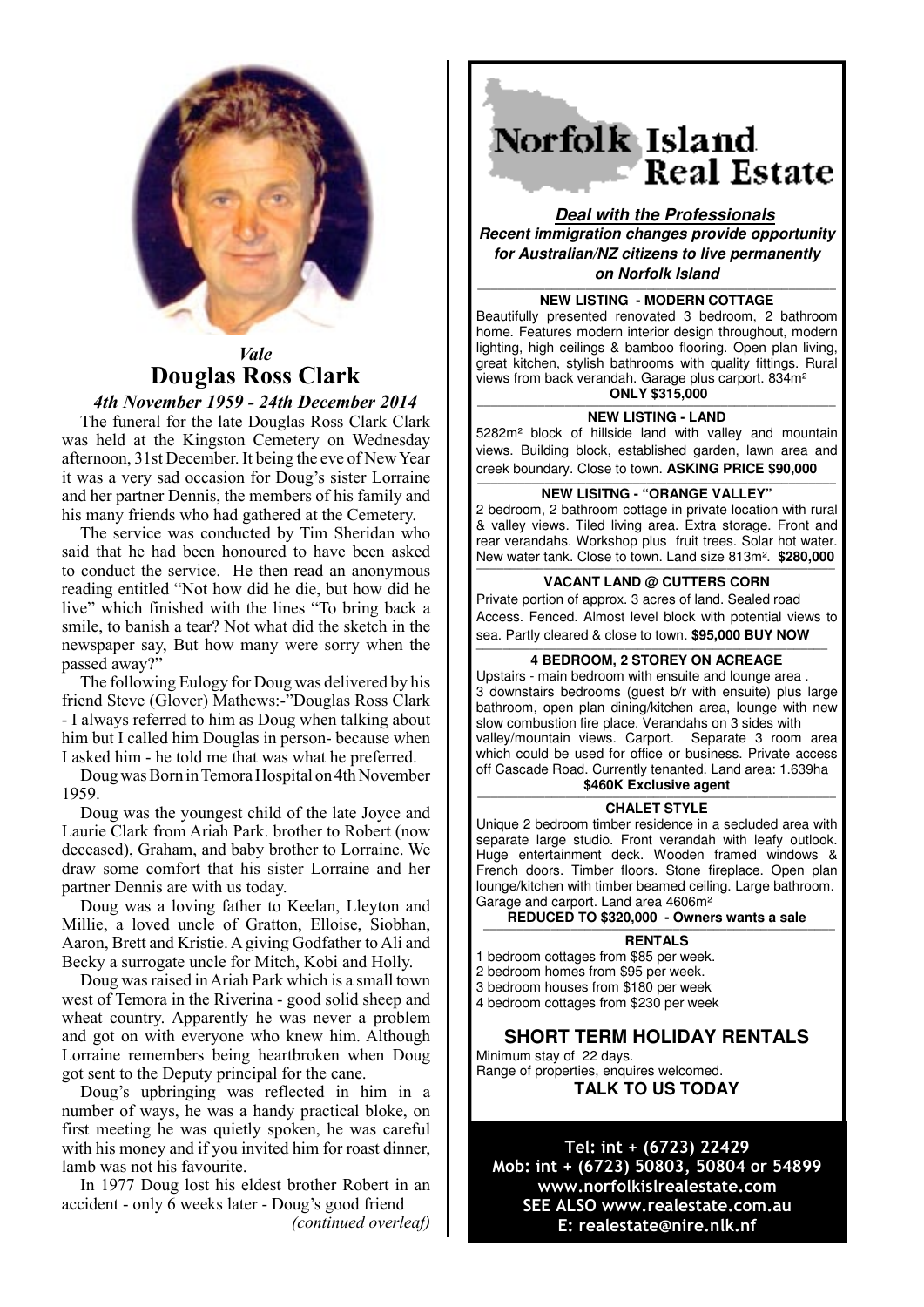### *Douglas Ross Clark - continued*

was killed in a car accident. After that Doug found it difficult to stay in the small country town and left to work for the Commonwealth Bank in Canberra.

Doug was transferred to Norfolk in March 1981. He joined Slack, Maxine, Carol, Karen, Gizelle, Gary, Jan, myself and others at work in the Commonwealth Bank.

It was immediately clear Doug wasn't the boofhead, rugby playing banky that was living at Burglar's Lane bank house at the time. He was a country boy - he had travelled around in a Kombi - maybe had some hippy friends. To be polite, he was lean and outwardly gentle. Doug and I gravitated to each other because we were the babies at Burglars at the time.

On Doug's second night on Norfolk, he and I moved out of Burglars Lane and in with Max - in Bet's house out Steele's Point - purely as a house mates. And so it was that three young people from very different backgrounds ended up around Bet's kitchen table solving the problems of the world - discussing - dreaming - and laughing.

Many of you will know that Doug enjoyed a bourbon - that wasn't always the case. Back then each pay-day we would visit the bond - Doug drank scotch, Max drank Bourbon and I drank Southern comfort. Mostly I finished my bottle first, then helped Max finish her bourbon - eventually just before pay-day Max and I would help Doug finish his scotch. One of our earliest household decisions was that we should all drink Bourbon to save the swapping - as you know Doug still drank bourbon.

Another household decision was that there had to be a cooking schedule which mostly worked out until the night Doug dished us up a kikuyu salad. Max always wound Doug up that his salad ruined her intestine with possible internal bleeding.

While living out there Doug started a vegie garden, he and Max did up furniture, and he also built a timber rail fence from the remains of a discarded one at Burglar's Lane. We learnt quickly that Doug was intelligent, thoughtful and most of all loved a good discussion. He loved drilling down on subjects, weighing up thoughts and analysing all sort of things. Doug and I shared a wicked sense of humour and similar working class political ideals. Max learnt that Doug was practical, enjoyed projects and doing stuff - just like her - just how well he fitted into the Norfolk lifestyle.

I guess the most telling insight on the difference between Doug and I back then came when Max and I started to court - Max's Dad - Syd had advice for her "I thought you might be se pick the wrong one Max"

Parties at Bet's were legendary- Max spinning records - dancing and laughter - many, many happy memories.

After Max and I moved out from Bet's house, Doug brought his girlfriend Kerry from Australia to live with him. They grew vegies and tended toward a hippy laid back life. Later Brian Busteed came to work in the Bank and moved in with Doug out Steele's Point.

Doug brought a property on Poverty Row and began building a house there -which he and Busty later moved

into. Doug was immediately at home in the working class community of Poverty Row. It's fair to say that Doug and Busty continued with some partying. Busty rang me from Lord Howe Island this week - reminding me of how important Doug and those years were to him.

Kerry Nick started in the bank with Doug and Busty. Nick and Doug grew close enjoying life and bourbon. They later travelled to Hawaii and America together. Doug would rub up that as Nick was not yet 21, their social activities in the States couldn't include going out for a drink. Still they had a great trip and were great mates.

In the mid 80's Doug left the bank and approached Jack Huckstep for a job as a painter. Doug quickly turned his hand to the trade. They began calling each other Jackie boy and Dougie Boy. A strong friendship grew and Doug became a close part of the Huckstep family on Poverty Row.

After several years learning from Jack, Doug announced he was going out on his own . This never tested their friendship, but Dougie Boy and Jackie Boy soon went back to Doug and Jack. Marg and John Huckstep have told me this week how much they valued Doug and were devastated by his passing.

In the early 90's - nearly 10 years after their first romance - Doug rekindled his relationship with Pip and they were married. We remember Pip came up with a sketch for a pool - unfortunately it was right where Doug had just poured his new concrete drive. Pip did get her pool - a wading pool out the back of the kitchen - we called it Pips puddle - Doug ensured that it was well engineered with surrounding deck. Doug was like that - he would do anything for the missus - a pool - a horse paddock anything - but the driveway was worth more money than the pool.

Doug formed a special bond with Pip's dad - Bruce Griffiths. Doug saw in Bruce a man like himself - a man with ideas who loved projects - a man who loved a discussion - loved analysing and experimenting. It was this relationship which saw their first nursery established up on Bruce and Aileen's property. Doug and Bruce talked ideas and methods - shade cloth installs - seed bed construction - soil mix - temperatures - it was all under constant experimentation - evolution, evaluation and most of all discussion.

*(continued overleaf)*



efficient, reliable & professional service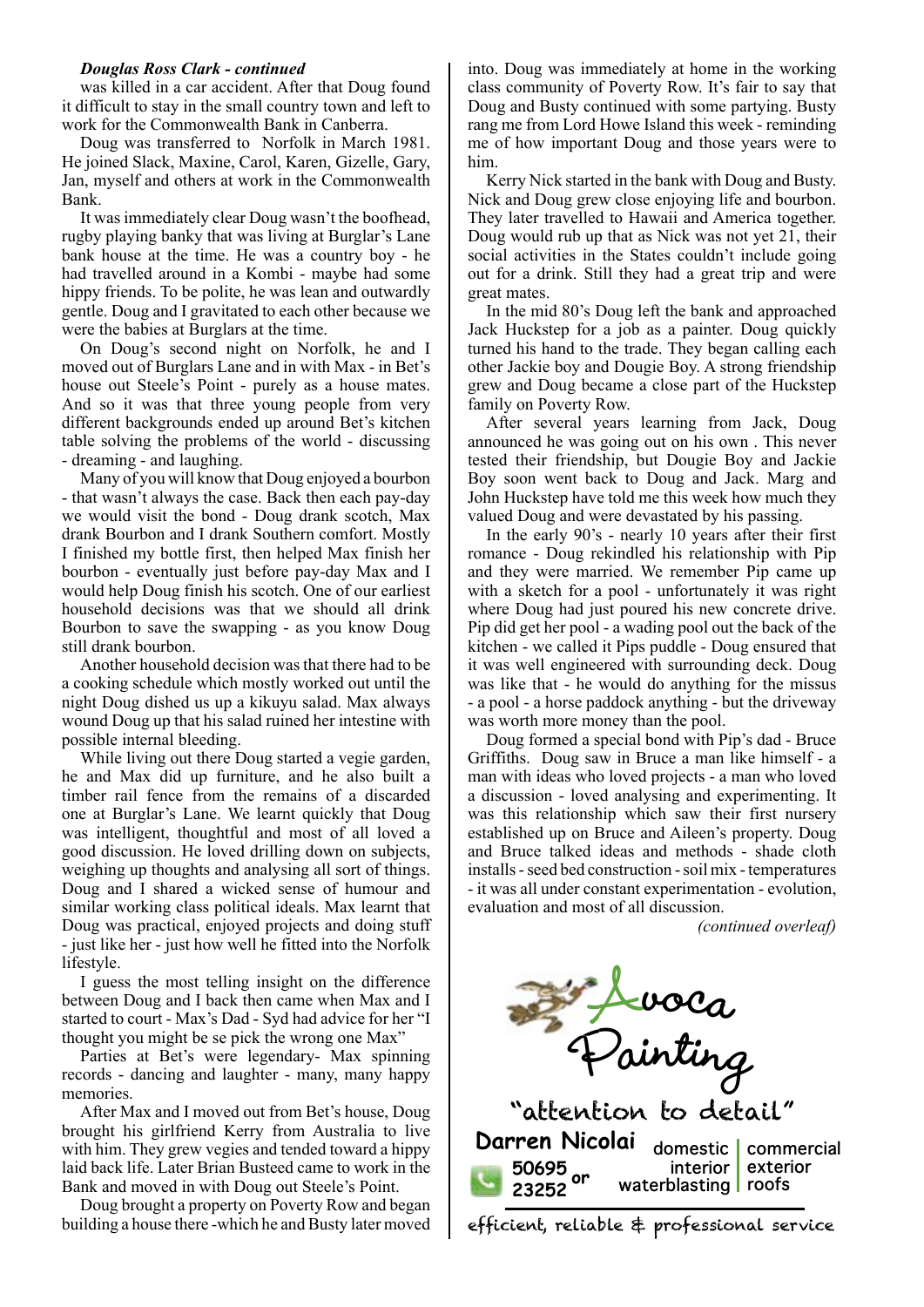### *Douglas Ross Clark - continued*

The nursery on Poverty Row today - is an international producer of world class palm and pine seedlings and more recently first class strawberries for the local market. Doug eventually sold his nursery to his partner Rob from Holland. Rob's family had a long association with Norfolk and strong interest in palms and pines. The sale saw Doug continue on as Manager, but also gave the nursery the opportunity to grow. Through their 20 year partnership, Rob and Doug became close friends, Rob has passed on his sorrows for Doug, his family and friends. He has expressed his commitment to continue Doug's legacy. The nursery is a testament to Doug's hard work, his methods, his partnership with Rob - but it also had its conception and gestation back in those years with Bruce Griffiths.

In the mid 90's, the girls in the Commonwealth Bank had after work drinks. Doug was one of the few people they knew who had a fax machine, the ladies each climbed onto the photocopier and certain body parts were faxed to Doug. Doug's reply identified one of those faxes saying "would this girl like to come to America with me". So began Sara and Doug's relationship.

Doug and Sara had three beautiful children Keelan in 1997, then Lleyton in 1999 and then Millie in 2001. They were loving parents and gave their children a stable supportive family. When it became apparent that Lleyton had special needs, Sara and Doug founded NIS-E-DU becoming pioneers for developing of special needs programs and advocates for assisting all children with special needs on Norfolk. An Australia Day award last year recognised those efforts.

Doug followed Lleyton's development working with him at Banyan Park, volunteer reading and assistance at school and helping on school sports days. Doug more recently served on the Education Review and the school board.

Doug always spoke fondly of his children. He used to love playing chess with Keelan on this flashy marble chess set. Well up until Millie accidentally broke a few pieces. He recently spoke to us of his pride about how tall Keelan was and how well he is doing away at school. Although he was concerned he may need shares in NZ Telecom to cover Keelan's texting bill.

Doug spoke proudly of Lleyton's recent year 10 formal and Lleyton's progress at archery. He was excited about Lleyton's work experience and had hopes for Lleyton's transition to the workforce. It's fair to say that Lleyton also inherited Doug's careful attitude to money. We reckon Lleyton still has is lunch money from kindergarten.

Doug spoke to us about how helpful Millie had become in the house, he reckoned her cooking abilities were surpassing his skills, taking after her Sara, Connie and Arthur. There were plans for Millie's further education and also for her travelling to Holland to expand her life experiences. Although there is some debate about how old Millie would be when she went.

*(continued overleaf)*

|                                                                                                                                                                                                                                                                                                                                                                                                                                                   | Burnt Pine Travel |                      |                     |                        |
|---------------------------------------------------------------------------------------------------------------------------------------------------------------------------------------------------------------------------------------------------------------------------------------------------------------------------------------------------------------------------------------------------------------------------------------------------|-------------------|----------------------|---------------------|------------------------|
| <b>FLYING FROM NORFOLK ISLAND TO AUCKLAND:</b>                                                                                                                                                                                                                                                                                                                                                                                                    |                   |                      |                     |                        |
| <b>Choose ONE</b><br>of four ways<br>to fly                                                                                                                                                                                                                                                                                                                                                                                                       | Seat              | Seat +<br><b>Bag</b> | <b>The</b><br>Works | Works<br><b>Deluxe</b> |
| <b>One Way</b><br>From:                                                                                                                                                                                                                                                                                                                                                                                                                           | \$182.00          | \$207.00             | \$237.00            | \$317.00               |
| <b>Return From:</b>                                                                                                                                                                                                                                                                                                                                                                                                                               | \$377.50          | \$427.50             | \$487.50            | \$647.50               |
| SPECIAL FARES AVAILABLE TO ALL OF AIR NEW ZEALAND'S DOMESTIC NZ PORTS<br>Sales Period: - 05 - 19 January 2015<br>Travel Period: 18 January - 28 June 2015 - BLACKOUT DATES APPLY<br>*Subject to availability *Conditions apply, credit card fee not included. Price in AUD dollars. Includes service fees.<br>*Ticketing - 24 hours after reservations are made.<br>Tell your friends they can join our Special Email List too. Contact us today. |                   |                      |                     |                        |
| Phone: 1800 501 128 or +6723 22195<br><b>Bunt Travel</b><br>Email: travel@burntpinetravel.nf www.burntpinetravel.com                                                                                                                                                                                                                                                                                                                              |                   |                      |                     |                        |
| Follow us on Facebook<br>www.facebook.com/Burnt.Pine.Travel                                                                                                                                                                                                                                                                                                                                                                                       |                   |                      |                     |                        |